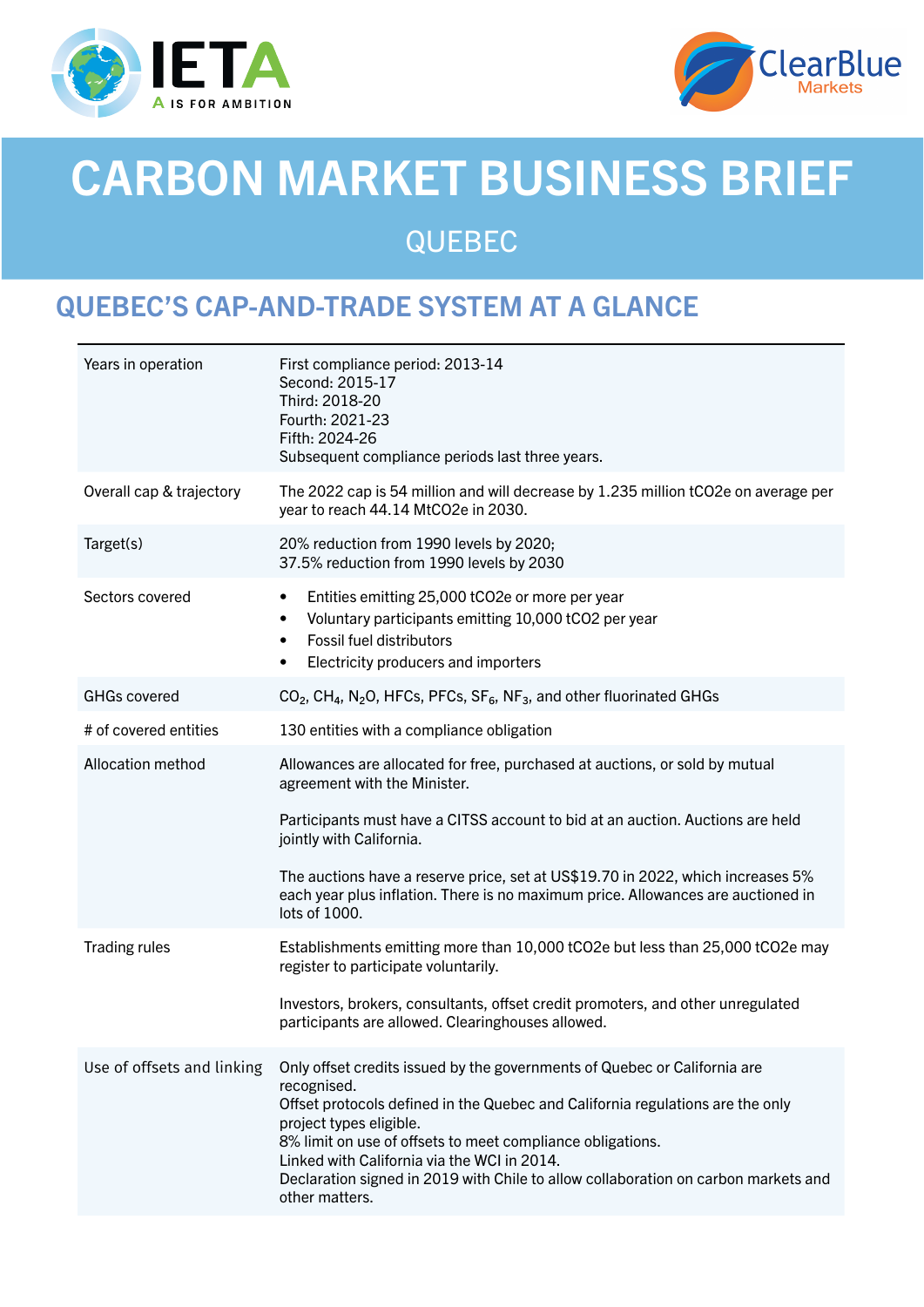| Other features                  | Holding limits to restrict the number of GHG emission units that can be held by any<br>given emitter or participant. The holding limit is calculated based on the cap.                                                                                          |
|---------------------------------|-----------------------------------------------------------------------------------------------------------------------------------------------------------------------------------------------------------------------------------------------------------------|
|                                 | Allowance purchase limits per bidder set at each auction.                                                                                                                                                                                                       |
|                                 | Allowances must be surrendered by 1 November following the end of the<br>compliance period.                                                                                                                                                                     |
| Penalties for<br>non-compliance | Suspension of the entity's account and a fine of three additional allowances must be<br>surrendered for each allowance short at the end of the compliance period.                                                                                               |
|                                 | Persons legally responsible can be fined for non-compliance and 18 months jail time<br>for individuals. Fines double in second offence.                                                                                                                         |
|                                 | Allocation can be suspended for non-compliant emitters.                                                                                                                                                                                                         |
| Use of revenues                 | As of 1 November 2020, the Electrification and Climate Change Fund (ECCF)<br>replaces the former Green Fund.                                                                                                                                                    |
|                                 | All proceeds from auctions go to ECCF which are being used to implement measures<br>in the "2030 Plan for a Green Economy" and will cover ongoing commitments under<br>"2013-2020 Climate Change Action Plan".                                                  |
|                                 | The "2030 Plan for a Green Economy" is the electrification and climate change<br>policy framework that will serve as the government's roadmap over the next 10<br>years. It replaces the 2013-20 Climate Change Action Plan, which expired on 31<br>March 2021. |

#### MAJOR DEVELOPMENTS

HEC University Montreal released its annual report on the state of emission reduction in Quebec. They found that Quebec has not reduced its emissions – especially from industrial sources – fast enough. One way the Quebec government is planning to accelerate its emission abatement is through the Green Economy Plan 2030 (GEP 2030) and the Implementation Plan (IP) 2021-26. The GEP 2030 is an electrification and climate change policy framework which will contribute to achieving Québec's GHG emission reduction target for 2030 of 37.5% below 1990 levels, and to reaching carbon neutrality by 2050.

#### 2030 Plan for a Green Economy

- Reduce GHG emissions by 37.5% below 1990 levels by 2030
- Achieve carbon neutrality by 2050
- Have 1.5 million electric vehicles on the road by 2030
- No sales of new gasoline-powered cars and passenger trucks vehicles as of 2035
- Electrify 100% of governmental cars, SUVs, vans and minivans and 25% of pickup trucks electrified in 2030
- Reduce 50% of emissions related to heating for buildings by 2030
- Reduce 60% of emissions from government buildings by 2030.
- Ensure 10% renewable natural gas in the network in 2030.
- Increase 50% in bioenergy production by 2030
- Provide 70% of off-grid systems energy supply from renewable sources by 2025
- Ensure 15% ethanol in gasoline by 2030 and 10 % in biobased diesel fuel by 2030

Achieving the 2030 target corresponds to an emission level of 54 MtCO2e. According to the GEP 2030, it is estimated that GHG emissions in the province could reach 83 MtCO2e in 2030 without the continuation of current efforts or the implementation of new measures. The Québec government thus estimates a required reduction of 29 MtCO2e by 2030, nearly four times the reductions achieved between 1990 and 2017.

The IP 2021-26 is the first five-year plan guiding the implementation of the GEP 2030. The IP 2021-26 is articulated in five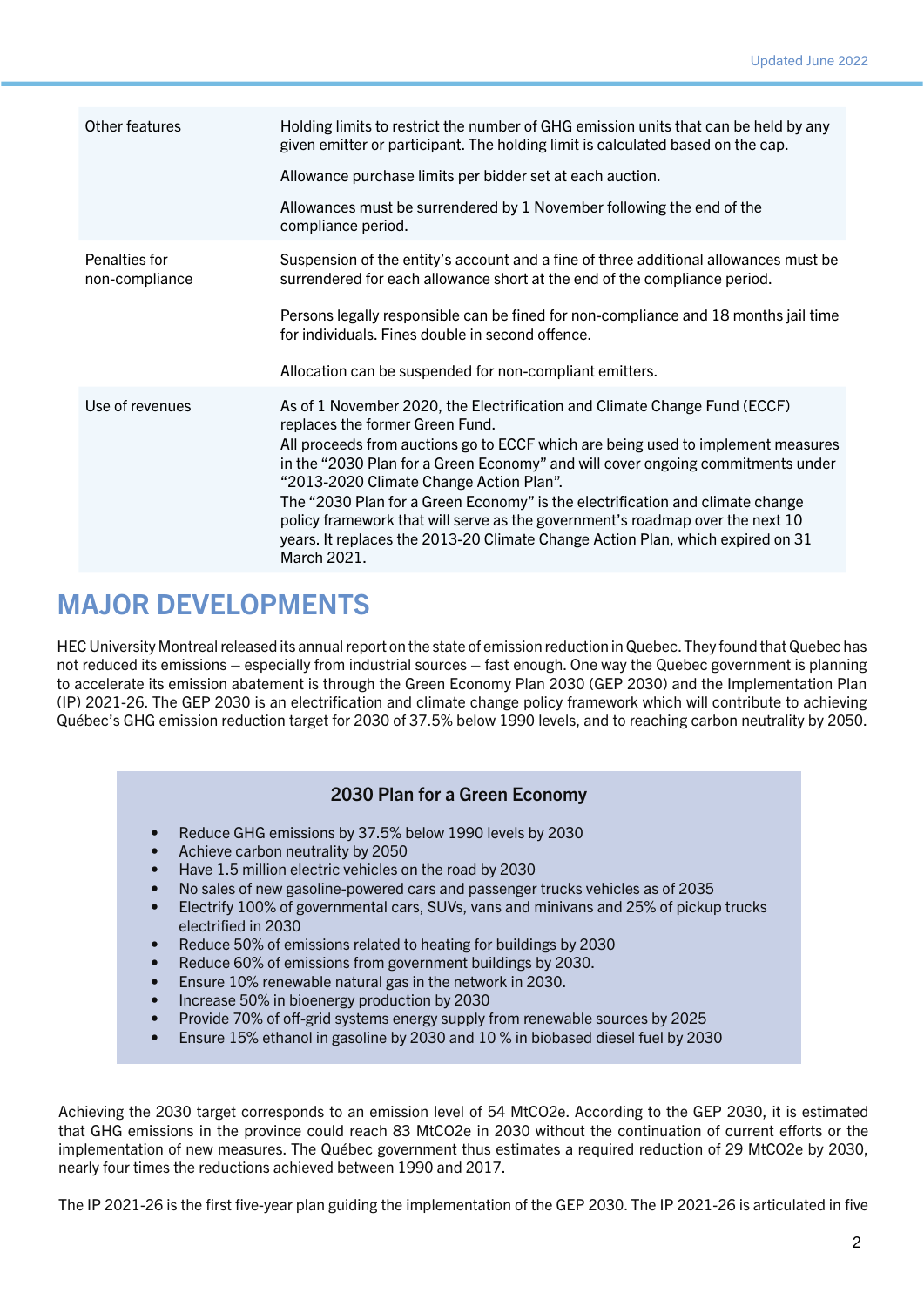focus areas that reflect the structure of the GEP 2030:

- Mitigating climate change
- Building tomorrow's economy
- Adapting to climate change
- Creating a predictable and enabling environment for climate transition
- Accelerating knowledge development

The five-year plan will be reassessed annually, during which the government will consider the latest data and what has been achieved, particularly concerning GHG emissions, climate change, and associated scientific knowledge. The transportation sector (43.3%), the industrial sector (30.5%), and the building sector (10.3%) were the three highest GHG-emitting sectors in 2017, accounting for nearly three-quarters of GHG emissions in Québec and will therefore play a key role in the emission reduction targets.

In early May 2022, the government of Quebec released draft regulation, proposing an average 2.7% annual reduction in free allowance allocation over the 2024-30 compliance period, to achieve reductions in alignment with the province's 2030 emissions target. A significant portion of emission units withheld as result of the reduced free allocation would be auctioned off, with proceeds being channelled to regulated emitters to finance emission reduction projects.

# MARKET COMMENTARY

The COVID-19 pandemic has caused considerable economic uncertainty across all industries. On the WCI market, allowance prices on the secondary market were very volatile at the start of the pandemic, as lockdowns were implemented in Quebec and California.

In January 2021, prices hit the 2021 auction floor price (US\$17.71) and remained more or less stuck until April, when the WCI market began to see significant action, as seen in the price chart below. This development is due to various factors:

- 1) the lifting of pandemic-related restrictions and the reopening of the economy;
- 2) higher-than-expected inflation that will drive up the 2022 auction floor price; and
- 3) new US and Canada national emissions targets for 2030 that could lead to stricter programme rules.

The biggest factor, however, was the significant increase in speculative activities in the WCI market during 2021, a similar phenomenon that was previously observed in the EU ETS. As a result, prices in the secondary market increased by almost 70% in 2021. This confluence of trends indicates that it is likely the WCI allowance prices will continue to rise in the immediate term.

WCI allowances started 2022 on a mixed note, with prices stagnating in the first months of the year. This is due to a volatile global situation with potential increases in interest rates and inflation. This has led to some de-risking of investor portfolios leading to some sell-off of risky assets. WCI allowances have recovered some of their losses coming into April, although the precarious global situation points to a volatile environment for the rest of the year.